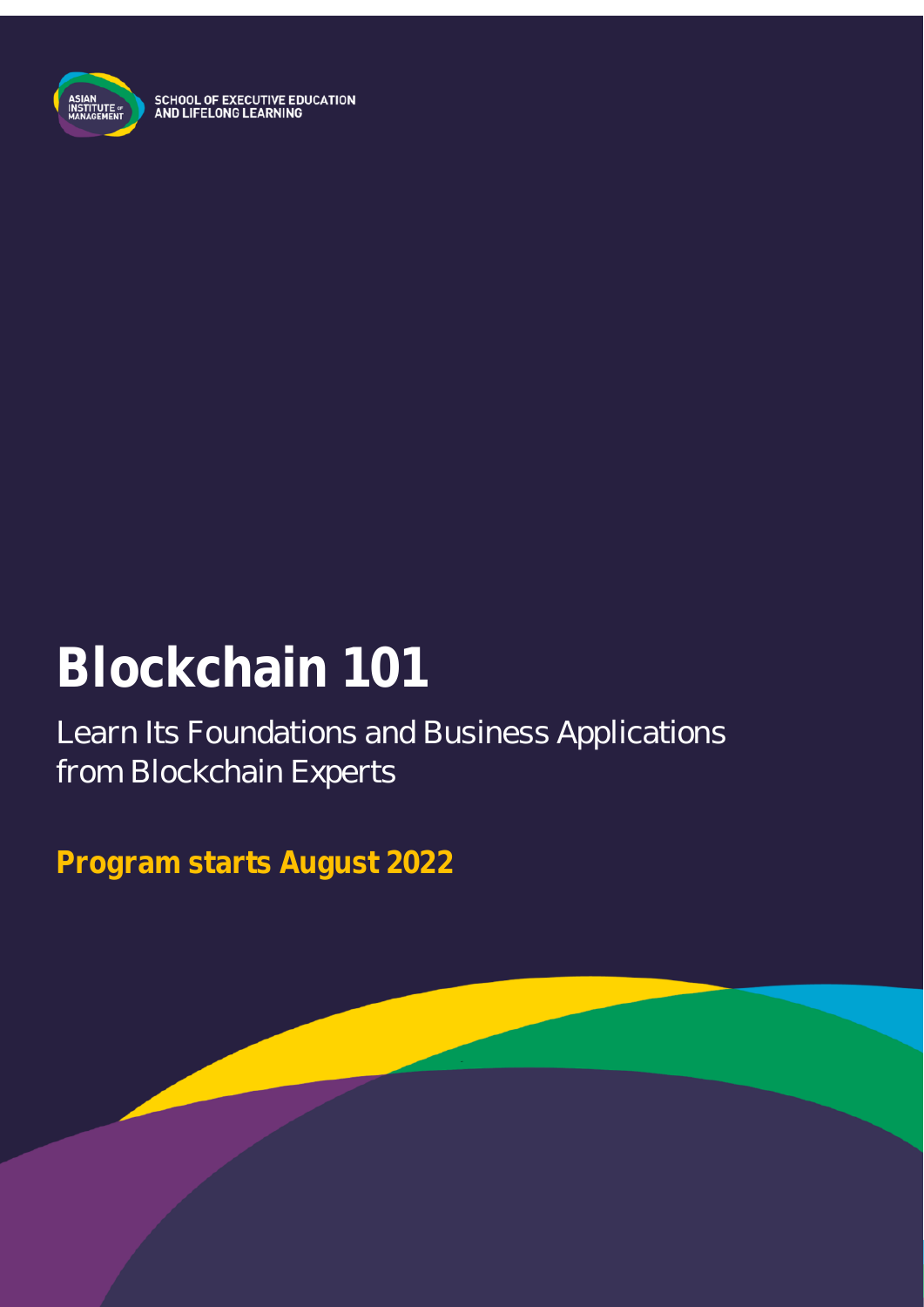

# **Blockchain 101**

#### Learn Its Foundations and Business Applications from Blockchain Experts

#### **OVERVIEW**

**\_\_\_**

With the rising use of Bitcoin, blockchain technologies have been thrown to the limelight. It is a technology that is already here and will affect our day-to-day activities, from obtaining land titles, securing contracts, payments, supply chains, quality control, health, food industry and finance, among others.

You might ask:

- What is blockchain, and how do these technologies work?
- Why is Bitcoin catching on?
- How can I leverage on the benefits of blockchain to help my business?

This program aims to answer these questions and more.

By joining the program, you will understand the underlying technology, the different types of blockchain including and beyond Bitcoin, and its diverse and growing number of applications. You will build your own blockchain use case, starting from the basics, building it up step-by-step into a working prototype. You will also have an opportunity to learn from the blockchain journey of world-renowned speakers who are practitioners using blockchain in their own fields.

#### **PROGRAM SCHEDULE**

Aug 3, 10, 17, 24, 31, 2022

(evening 5:30-7:30 PM Wednesdays) (GMT+08) on all dates

**FORMAT** Live Online

#### **FEES**

PHP 25,000.00 or USD 500.00 \*USD 1 = PHP 50.00

Let us know if you are interested to avail of early bird/group discount or discuss payment terms.

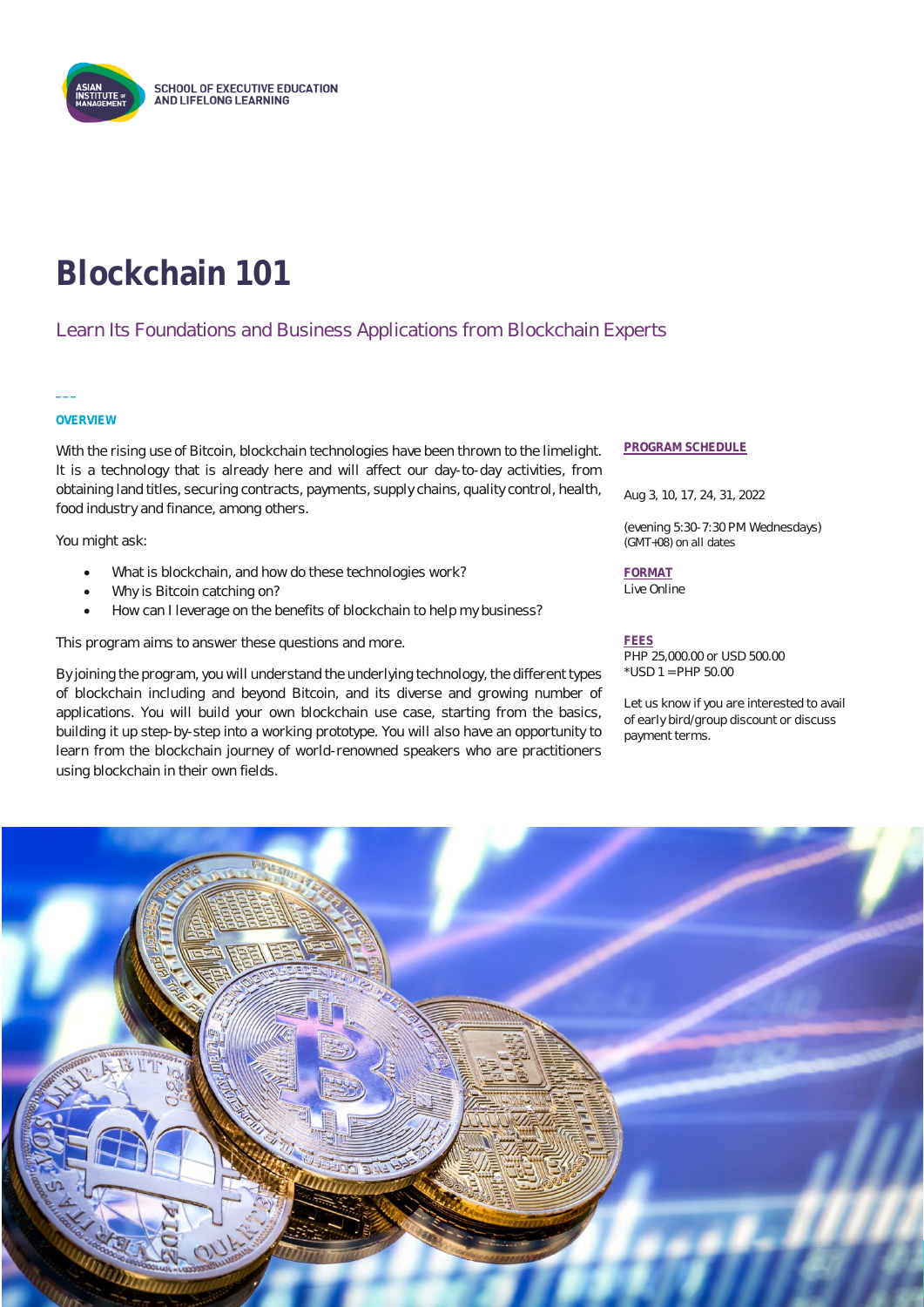

#### **PROGRAM OBJECTIVES**

In today's competitive environment of "adapt or die", it is imperative that individuals and companies understand and make full use of Blockchain's potential. The program aims to teach participants how to fully maximize blockchain by taking them through building their own blockchain use case, as well as teach blockchain technology, blockchain modes, practical blockchain uses, and insights from key guest speakers who will share their blockchain journey.

#### **KEY BENEFITS**

**Well-Structured Program and World-Class Faculty**

The online program offers a venue for high-impact learning with real-time, experiential, and interactive online sessions. Participants will learn from AIM's world-class faculty and its network of industry leaders and practitioners.

**Take Full Advantage of Blockchain**

The program will help participants lose their fear of blockchain, identify areas for use in a corporate or business environment, and utilize existing blockchain platforms that they can readily use in their companies.

**Learn from the Blockchain Journey of World-renowned Industry Experts in Various Fields**

Participants will get to learn and interact with selected guest speakers who will share their own challenges, experiences, and success stories on leveraging blockchain in their respective fields, industries, and businesses.

#### **WHO SHOULD ATTEND**

**Managers and executives** in companies or businesses that wish to leverage on the benefits of blockchain

**Technologists** that wish to develop applications using Blockchain technologies

The program is highly recommended for those in the areas of logistics, supply chain management, banking and finance, information technology (IT), manufacturing, government agencies, legal, insurance, healthcare, food industry, quality control, commerce, retail and consumer goods, asset management, media and entertainment, marketing, among others.



#### **FOR INQUIRIES:**

School of Executive Education and Lifelong Learning, Asian Institute of Management Eugenio Lopez Foundation Building, Joseph R. McMicking Campus 123 Paseo de Roxas, Makati City Philippines 1229 [SEELL@aim.edu](mailto:SEELL@aim.edu) | +632 8892 4011 | www.aim.edu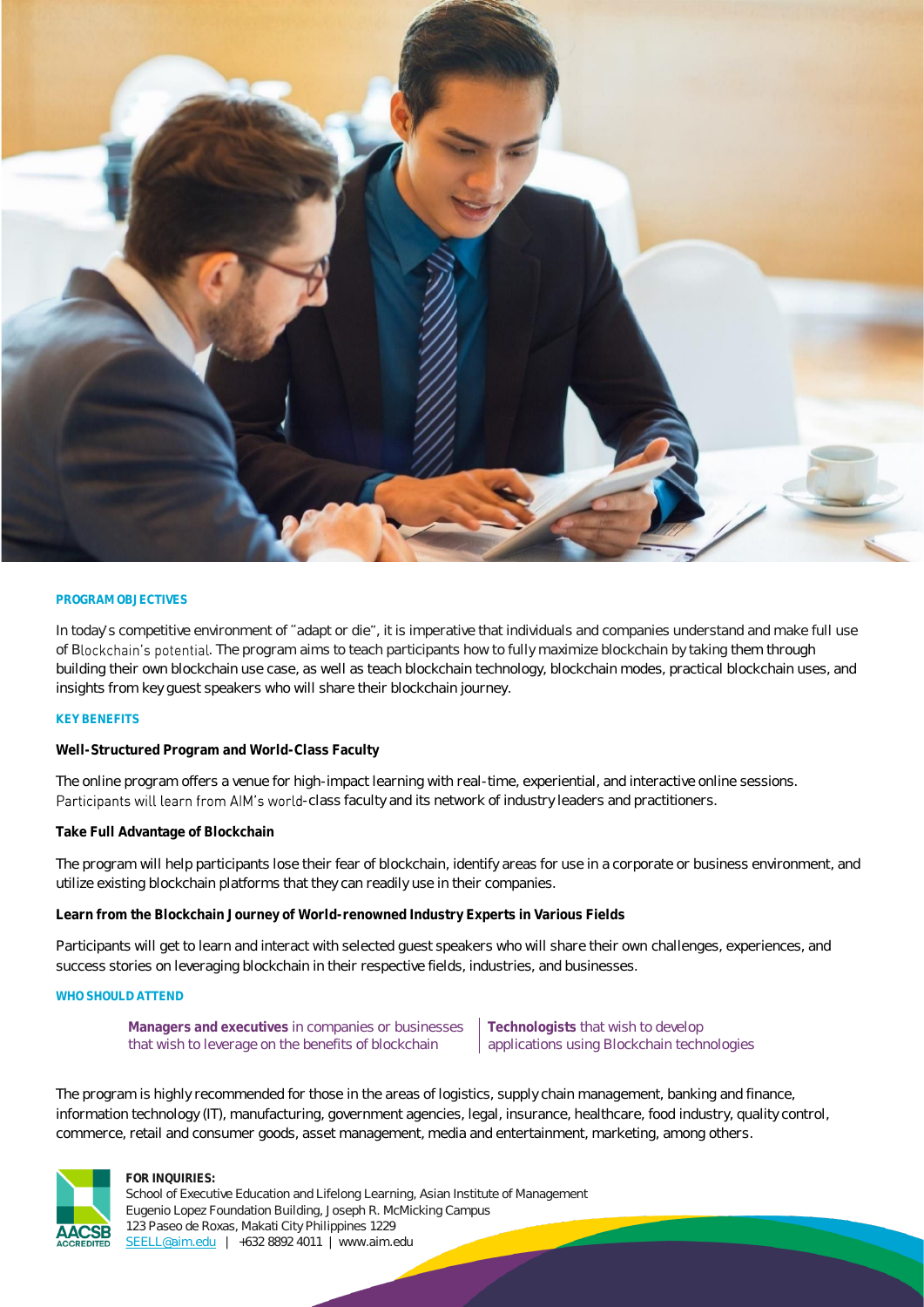

#### **WHAT YOU WILL LEARN**

**MODULE A: Introduction to Blockchain, Opportunities and Challenges**

**MODULE B: The Technology Behind Blockchain**

- Concept of Distributed Ledger
- The Double-spend Problem
- Cryptography: Private and Public Keys
- Validation and Blocks
- Hashing

**MODULE C: Building a Blockchain**

- Private vs. Public
- Governance and Permissions, Validation
- Centralized vs. Decentralized
- Proof of Work, Proof of Stake, Proof of Authority
- Reconciliation
- **Settlement**

**MODULE D: Complementary Technologies**

- **Analytics**
- Cloud
- IOT (Internet of Things)
- System of Records
- $\bullet$  ICO

**MODULE E: Blockchain Case Studies**

- Bitcoin and Other Digital Currencies
- **Logistics**
- Food Industry
- Sourcing and Quality Assurance
- Insights from Internationally Renowned Speakers on Each Industry

#### **RESOURCES**



#### **Blockchain for Business** By Jai Singh Arun, Jerry Cuomo, Nitin Gaur Published May 9, 2019 by Addison-Wesley Professional.

Blockchain enables enterprises to reinvent processes and business models and to pursue radically disruptive applications. Blockchain for Business is a concise, accessible, and pragmatic guide to both the technology and the opportunities it creates.

Authored by three experts from IBM's Enterprise Blockchain practice, it introduces industry-specific and cross-industry use cases, and reviews best-practice approaches to planning and delivering blockchain projects. With a relentless focus on real-world business outcomes, the authors reveal what blockchain can do, what it cannot do yet, and where it is headed.

Whether you are a senior decision maker, technical professional, customer, or investor, Blockchain for Business will help you cut through the hype and objectively assess blockchain's potential in your business.

Participants to the program will receive a digital copy of "Blockchain for Business" as part of their **course reading materials.**



**FOR INQUIRIES:**

School of Executive Education and Lifelong Learning, Asian Institute of Management Eugenio Lopez Foundation Building, Joseph R. McMicking Campus 123 Paseo de Roxas, Makati City Philippines 1229 [SEELL@aim.edu](mailto:SEELL@aim.edu) | +632 8892 4011 | www.aim.edu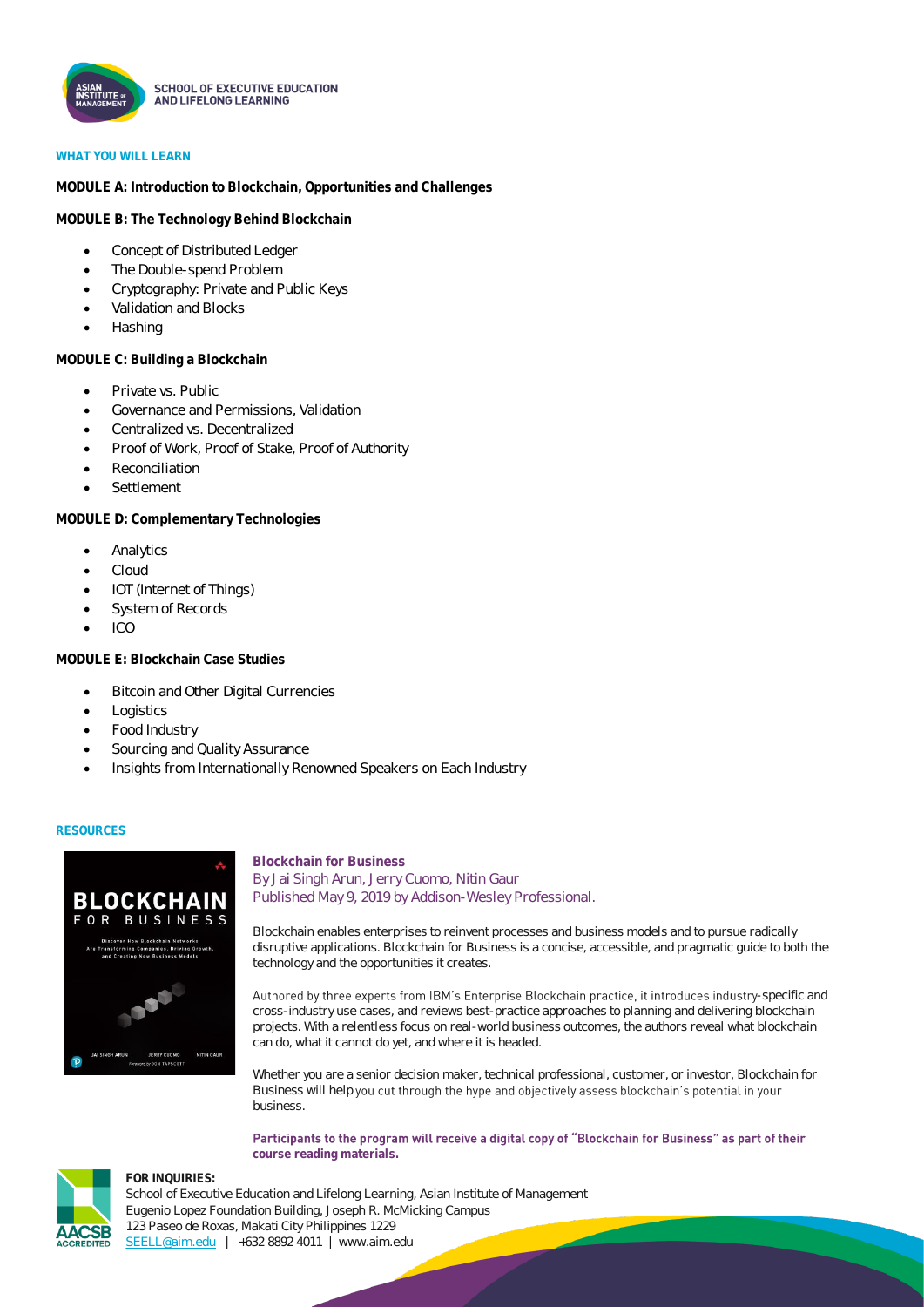

## **Your Program Faculty**



**Francisco Castillo, PhD, PMP, PfMP**  Adjunct Faculty Asian Institute of Management

Francisco Castillo, PhD, PMP, PfMP is part of the Adjunct Faculty of the Institute and author of the book, "Managing Information Technology", published by Springer (Germany). He is affiliated with Maynilad Water Services, Inc. as Sr. Vice President and Chief Information Officer and worked previously for a multinational technology consulting company as Managing Consultant for the Asia-Pacific, for Phinma as Assistant to the Sr. Executive Vice President, and for Universität Politecnica de Catalunya as Associate Director. He was recognized as the ASEAN CIO of the Year in 2013 and 2016.

### **Guest Speakers**



**Cesar Purisima** Executive-in-Residence, Asian Institute of Management Asia Fellow, Milken Institute

Mr. Cesar Purisima is an Asia Fellow at the Milken Institute and previously the Secretary of Finance for the Philippines and chair of the economic development cluster of President Benigno Aquino's Cabinet. Mr. Purisima has been widely recognized for his efforts in turning the sick man of Asia into its newest bright star, having been awarded Finance Minister of the Year by various international institutions six consecutive times in six years. He was named Finance Minister of the Year seven times - twice by Emerging Markets and once by Euromoney and the Banker, twice again by FinanceAsia, and most recently by Global Markets (formerly Emerging Markets) — for six consecutive years, a first for the Philippines.

At the end of his term, Mr. Purisima was awarded the Order of Lakandula by President Aquino, the highest civilian award given by the Philippine Government.



**Julie Tracy Lockwood** Director at IBM, Global Business Services Distribution Consultant, University of Colorado Blockchain Solution

Julie Lockwood is currently a Director with IBM Global Business Services (GBS) and manages a collection of distribution assets built on IBM Cloud, including: Blockchain, Internet of Things connectivity solutions, and a Payment Solution. Some clients within her portfolio include The Gap, Inc. brands, Pepsi Co., Mondelez, Abbott Labs, any many others. Her 20 years in IBM include roles in Import, Export, Global Trade, Consulting and Software Services. Prior to IBM, she worked for Abbott Labs in Marketing and Logistics and Maersk in Transportation Management.

Julie is an active member of the Council of Supply Chain Management (CSCMP) and has served as a local chapter President and Treasurer. Additionally, she volunteers with Denver Transportation Club and has hosted an annual case study competition with top U.S. Supply Chain schools.

Julie holds a Master of Science in International Business degree from the University of Colorado Denver.



**FOR INQUIRIES:** School of Executive Education and Lifelong Learning, Asian Institute of Management Eugenio Lopez Foundation Building, Joseph R. McMicking Campus 123 Paseo de Roxas, Makati City Philippines 1229 [SEELL@aim.edu](mailto:SEELL@aim.edu) | +632 8892 4011 | www.aim.edu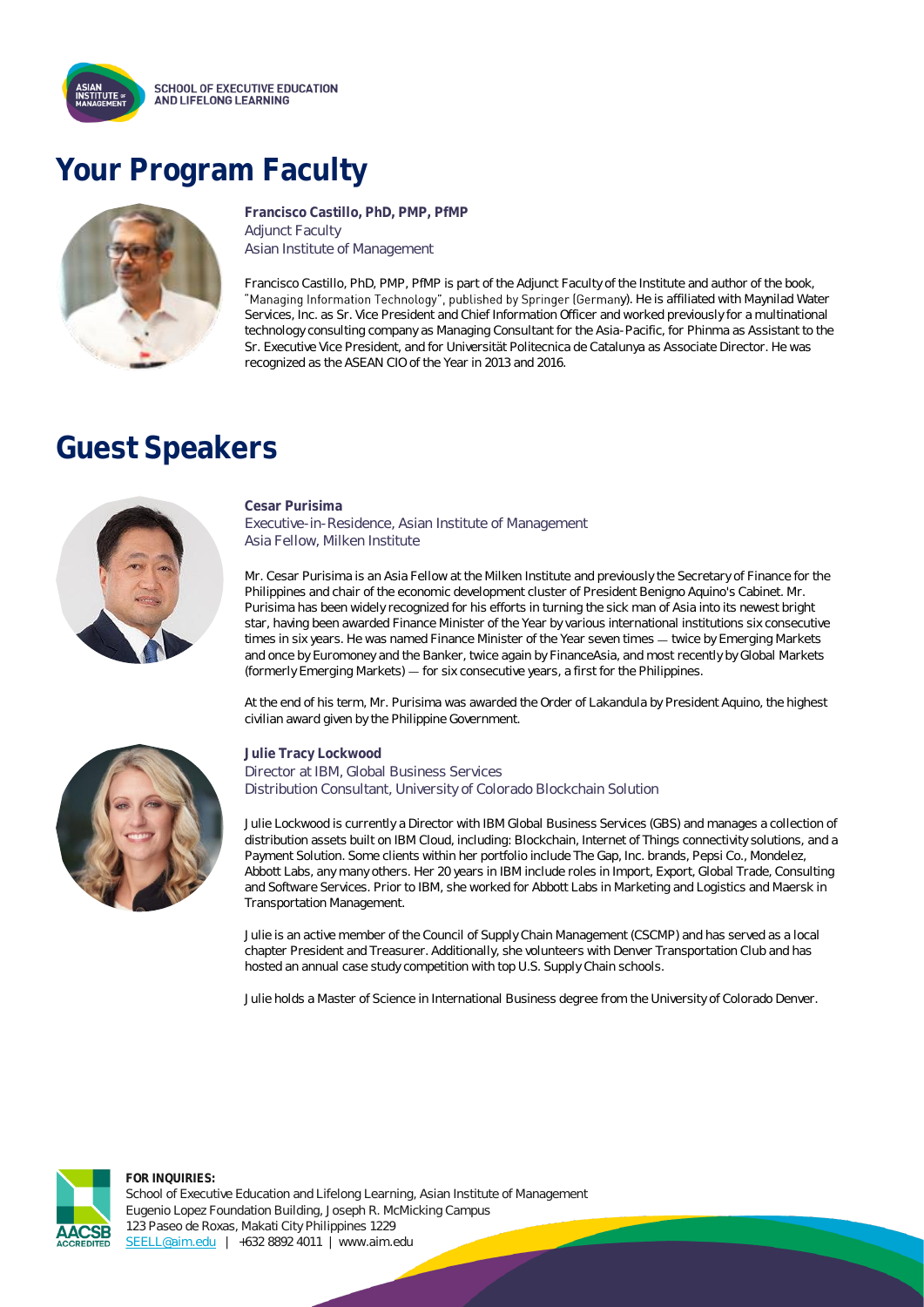

#### **SCHOOL OF EXECUTIVE EDUCATION** AND LIFELONG LEARNING

**Nitin Gaur**





Nitin Gaur currently serves as Director of IBM WW Digital Asset Labs - serving to device industry standards, use cases and working towards making blockchain for enterprise a reality. He also founded IBM Blockchain Labs and led the effort in establishing blockchain practice for the enterprise. In his 19 years with IBM, he has achieved various industry-recognized certifications. He is also appointed as an IBM Distinguished Engineer As a technical leader, Nitin has been involved in many enterprise project implementations and technical paper presentations at internal and external conferences, with topics ranging from software architectures to improvement of management processes. Nitin holds MS in Management Information systems and MBA in Finance from University of Maryland.



Jorge "Jojy" Azurin CEO, Innovare Techne CEO, Pacific Health Depot Founder and CEO, MediXserve.com Co-founder, Horsepower.ph Services Inc. / BayaniHealth.com

Jojy Azurin is the CEO or Founder of several technology startups. He is also currently Manila Director for Founder Institute, the world's biggest startup incubator. With over 4,500 startup graduates around the world. He actively promotes entrepreneurship in the region as an adept mentor, and notable speaker in technology and business events. He is very active in the local and ASEAN startup community.

He completed a degree in Mechanical Engineering as a full scholar at the University of the Philippines and took up units in M.A. Economics at the University of Asia and the Pacific. Accepted into PhD in Engineering-Economics Systems program at Stanford University, Jojy switched careers and focused on the Information Technology business where he co-founded several pioneering tech companies in the fields of BPO, IT outsourcing, online content publishing and eCommerce.



**Beryl Chavez Li** Founder and CEO, CapchainX FinTech Entrepreneur

Beryl was Consultant at Unionbank of the Philippines' innovation arm, UBX, where she product owns its investment platform to auction off foreclosed assets and to offer real estate backed digital assets. She was the founding CEO of asset token platform, CapchainX, and was a founding team member and Entrepreneurin-Residence at Coins.ph, a leading crypto exchange and blockchain payments startup in Asia recently acquired by GoJEk. Her experiences include back testing trading algorithms at BlackRock London as an FX Quants Consultant and authoring the Philippine Roadmap for Digital Startups, a framework in building the Philippine startup ecosystem, as Senior Consultant at the Department of ICT.

She holds a Master of Finance degree from Cambridge University where she sat as President of the Cambridge University Cryptocurrency Society. She attended Stanford University earning an International Management Certificate during the summer quarter and earned her bachelor's in international business, Finance and Economics at Manchester University.



**FOR INQUIRIES:** School of Executive Education and Lifelong Learning, Asian Institute of Management Eugenio Lopez Foundation Building, Joseph R. McMicking Campus 123 Paseo de Roxas, Makati City Philippines 1229 [SEELL@aim.edu](mailto:SEELL@aim.edu) | +632 8892 4011 | www.aim.edu